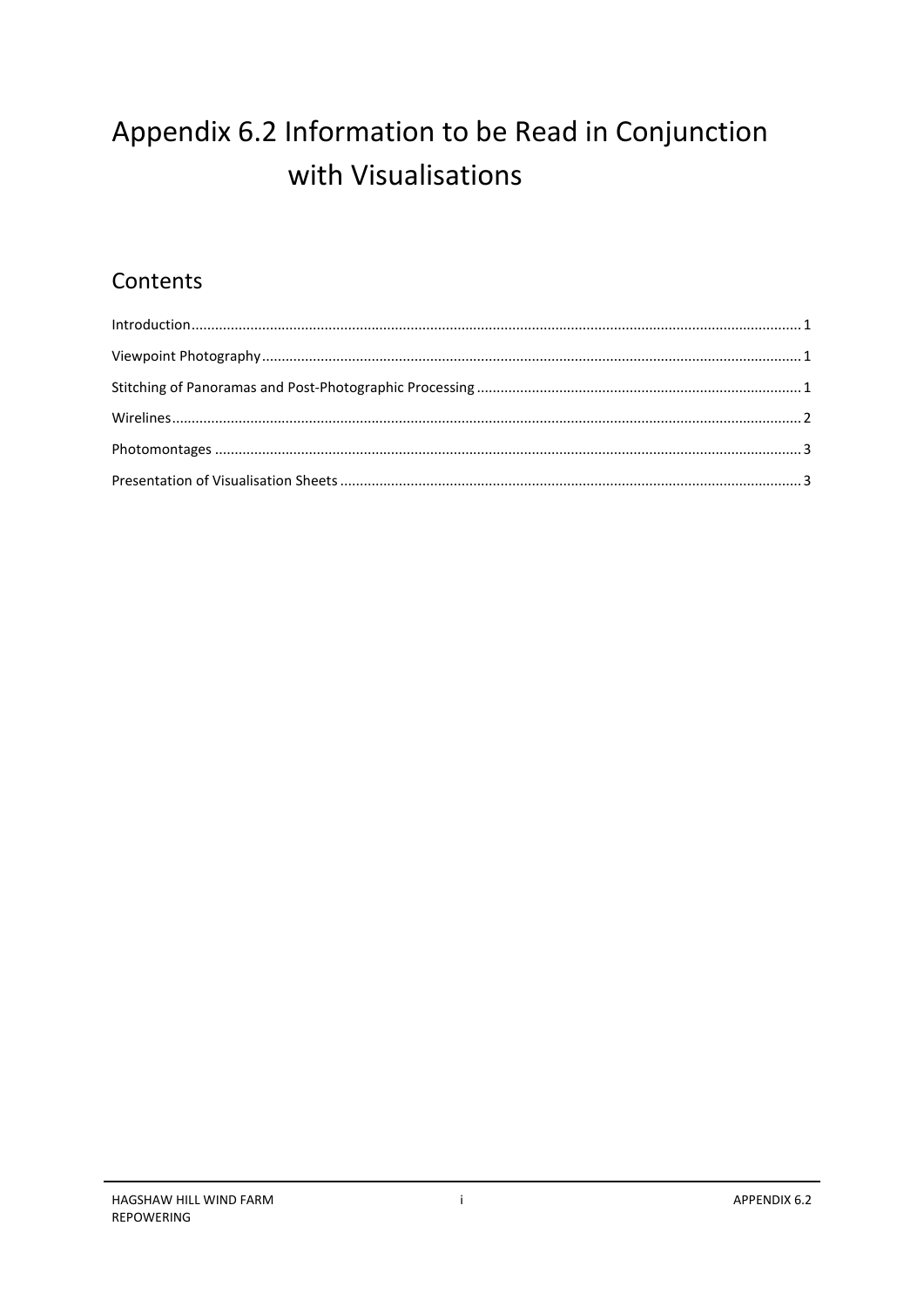This page is intentionally blank.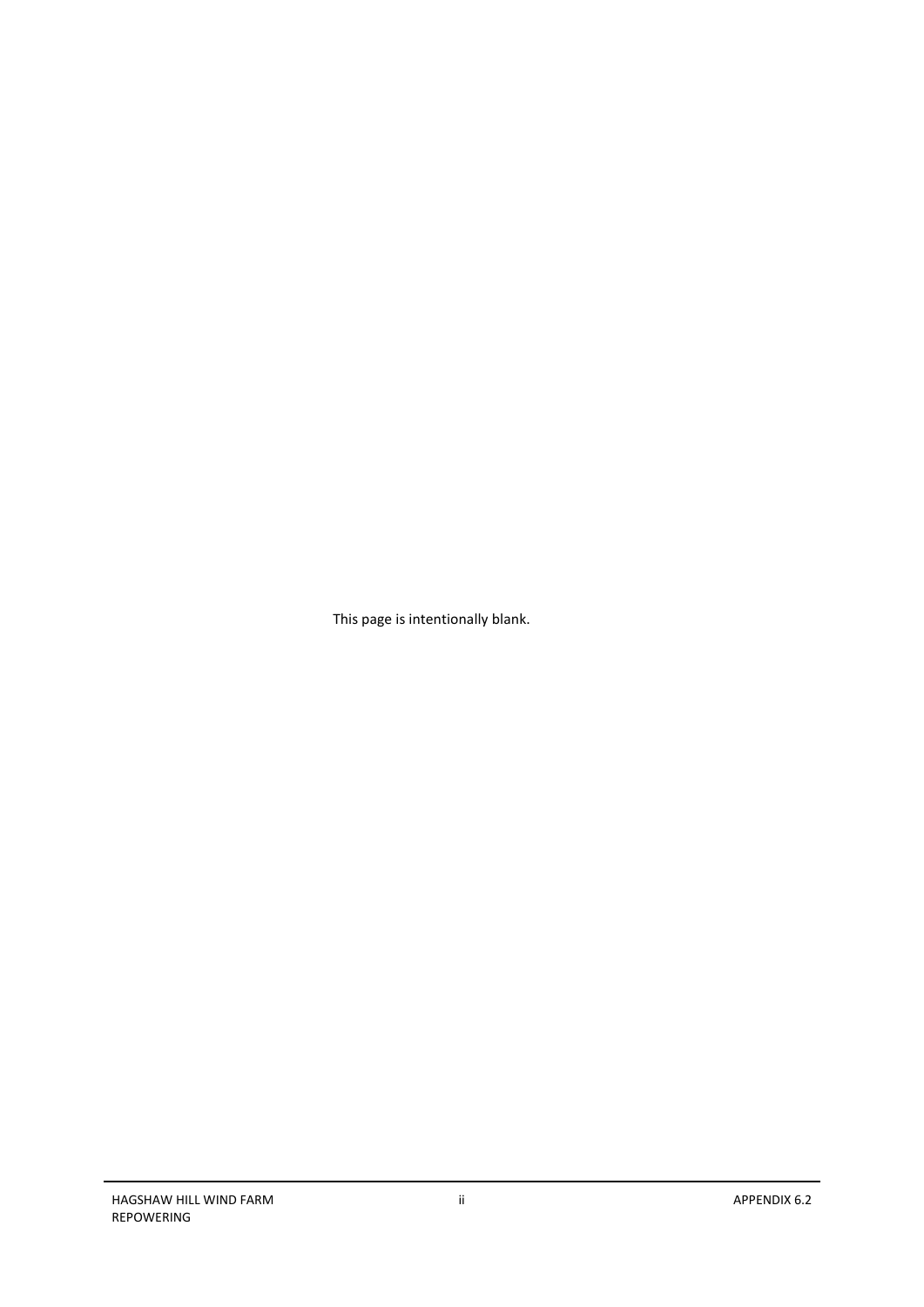# Appendix 6.2 Information to be Read in Conjunction with Visualisations

## <span id="page-2-0"></span>*Introduction*

This appendix provides background information in relation to the suite of visualisations presented in the Environmental Impact Assessment Report (EIA Report).

The following text explains how the visualisations have been prepared and presented; includes instructions for how the visualisations should be viewed and explains the limitations of the visualisation material. The visualisations have been prepared in accordance with the published best practice, *Visual Representation of Wind Farms, Version 2.2* (February 2017) Scottish Natural Heritage (SNH) and also with regard to the consultation draft document *'Assessing the Impact of repowered wind farms on nature'* in June 2018. This reiterates that LVIA for repowering applications should use the current guidance, as set out above, but includes some further suggested techniques which are specific to repowering schemes, which are discussed further below, albeit with the acknowledgement that their advice may evolve in response to future repowering experience.

## <span id="page-2-1"></span>*Viewpoint Photography*

The following text explains how the baseline photography was taken for each viewpoint.

Baseline photographs of the existing view were taken using either a high quality Canon 5D Mark II digital camera with a Canon EF 50mm f/1.4 USM lens or a high quality Nikon D600 with a 50mm f/1.4 lens. In accordance with the SNH guidance (2017), both cameras have a full frame digital sensor.

Neutral density graduated filters were used as appropriate at some viewpoints to balance the exposure within some scenes – typically where there was a contrast between bright sky and darker landform. Other than this, no other filters were used during photography.

Photographs were captured in high resolution JPEG and RAW format.

At each viewpoint the camera was mounted on a levelled tripod at a height of approximately 1.5 m above ground level (providing an approximation of average adult eye level).

The camera was set up on a panoramic rotating head and photographs were taken at 30 degree increments of rotation from left to right.

In each case the camera focus was locked on the distant horizon (infinity). In doing so, the photographs are in each case focussed on the development site, whilst very close objects in the foreground may in some cases be out of focus. This approach is in line with best practice photography techniques. The exposure was set correctly for the centre of the development site and then locked off so that it remained constant as the camera was rotated through the panorama.

As far as possible, photographs were taken in good weather and clear visibility conditions. Wherever possible photographs were taken with the sun behind the camera although this was not possible for all viewpoints i.e. those that are broadly north of the site.

Inevitably with distance from the site, atmospheric moisture increasingly reduces the clarity of visibility and therefore photographs from the distant viewpoints typically depict the development site less clearly than the nearby viewpoint photographs. This is an unavoidable limitation of viewpoint photography.

# <span id="page-2-2"></span>*Stitching of Panoramas and Post-Photographic Processing*

Each of the panoramic images presented is comprised of three single frame photographs stitched together in Adobe Photoshop and then cropped down to a particular horizontal and vertical field of view.

The panoramic baseline photographs which illustrate a 90 degree horizontal angle of view are stitched in cylindrical projection as per the SNH guidance (2017).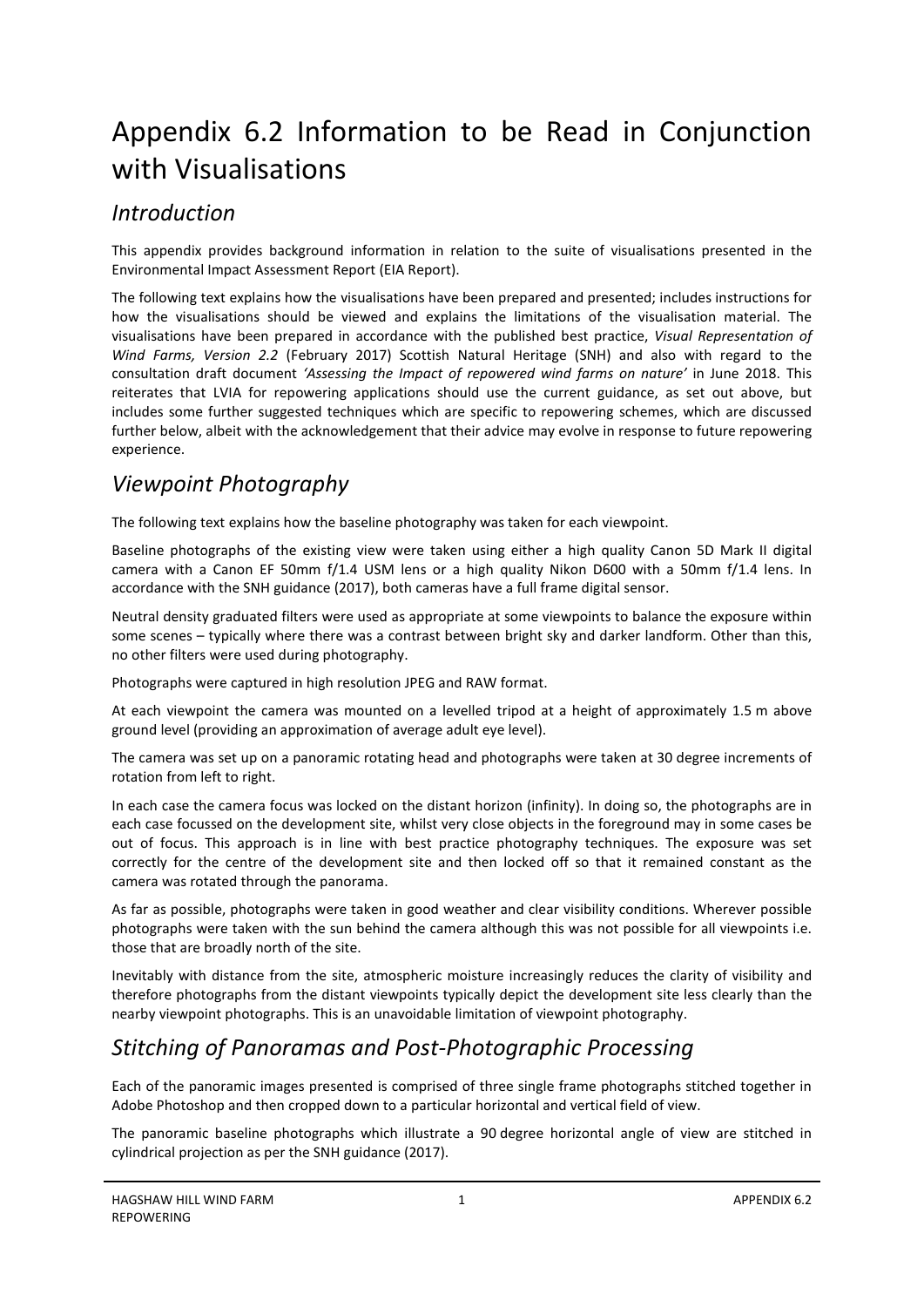The photomontages which show a 53.5 degree horizontal field of view have been based on the same single frame panoramic photographs but have been stitched in planar projection in accordance with the SNH guidance (2017).

A limited amount of post photography processing of the image files has been undertaken to enhance the quality of the baseline photographs. As stated in the SNH guidance (2017):

*'Photographic processing involves judgements - there is no process by which a 'pure' photograph can be produced without the application of human decision-making, from exposure timing to the specification of the camera, and whether this is applied manually or automatically.'*

*'In reality there is no way to avoid a photograph being enhanced as this is an integral part of photography and photomontage production.'* 

*'Overall, there should be a minimum of post-processing image enhancement'.*

The extent of image enhancement undertaken in the production of the photomontages has been limited to that which would conventionally occur in a darkroom to improve the clarity of an image, and does not in each case change the essential character of the image. Overall, there has been minimal post-photography image enhancement and during the stitching process none of the photographs were distorted in terms of scaling (other than that which is an inherent and unavoidable product of stitching photography in planar projection).

### <span id="page-3-0"></span>*Wirelines*

A wireline visualisation (sometimes also referred to as a wireframe visualisation) is a computer generated 3D outline of a particular structure (in this the proposed wind farm) placed on top of a 3D ground terrain model, which again is represented by a wireline. No rendering is given to any of the surfaces.

The wireline images of the Proposed Development (as well as any other cumulative turbines modelled) were generated utilising the actual dimensions of the proposed turbines and a model of the structures was placed in position over a ground terrain model generated from Ordnance Survey Landform Panorama height data.

The coordinates of the viewpoints were recorded using a Global Positioning System (GPS) in the field. Checks on these coordinates were made with reference to Google Earth. These coordinates were used to set up viewpoints in the model from which to view the turbines. The wirelines were generated using Resoft Windfarm.

The wireline images are generated on a bare ground model and therefore do not take account of any vegetation or the built environment between the viewpoint and the Proposed Development. As such, they represent a worst case view. Each of the wirelines was checked on site to ascertain whether there was any screening of the view caused by vegetation or buildings.

For each viewpoint a 90 degree cylindrical projection wireline is presented to scale beneath the 'future baseline' photograph (discussed below) to illustrate the view from each viewpoint. This wireline illustrates the Proposed Development with other operational, consented and proposed wind farms (including those under construction). This wireline also includes the existing Hagshaw Hill Wind Farm turbines (the Existing Development) in a separate grey colour, in line with the draft repowering guidance.

In addition, for each viewpoint an enlarged 53.5 degree planar projection wireline is presented on a second sheet to correspond in scale with the subsequent photomontage. Again this wireline illustrates the Existing Development turbines in a separate grey colour, in line with the draft repowering guidance.

The wireline images only illustrate the anticipated scale and position of the turbines in relation to the terrain. Whilst every effort has been made to ensure the accuracy of the images, it must be appreciated that no wireline image could ever claim to be 100 % accurate as there are a number of technical limitations to the model which are discussed further below.

It should be noted that wirelines are just a 'snap shot' of the view from a single fixed location and the wirelines presented represent only a small number of locations where the Proposed Development will be visible from. In reality views will change as receptors move through the landscape. Therefore, the wirelines are simply a tool to assist the Landscape Architect in their assessment of effects. The assessment of visual effects in this chapter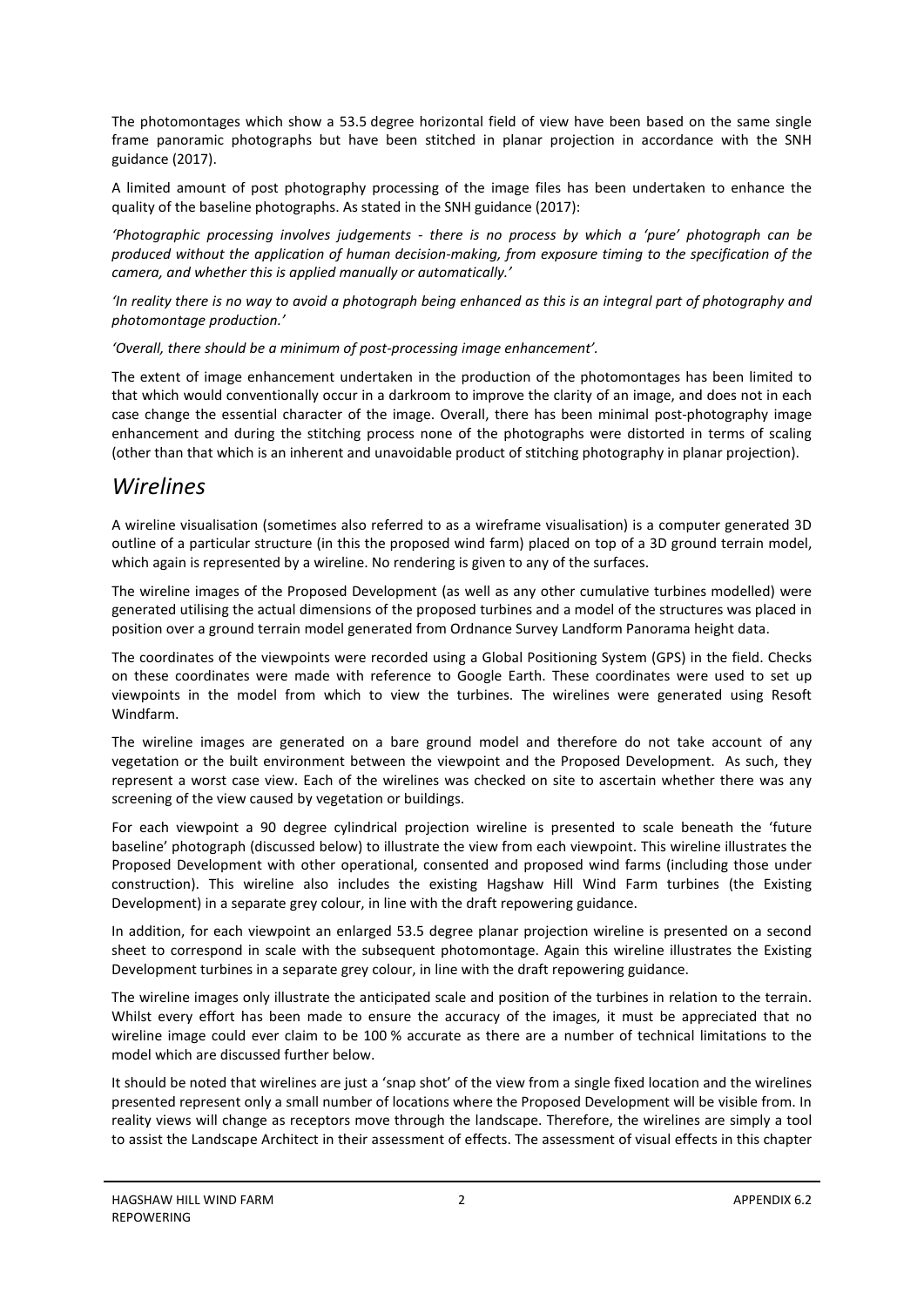does not rely solely on the accuracy of the wireline images. Professional judgement has been used to evaluate the significance of effects.

### <span id="page-4-0"></span>*Photomontages*

In simple terms, a photomontage is the superimposition of a rendered, photorealistic, computer generated model of a development (in this case the proposed wind farm) on to a baseline photograph to illustrate how it will appear in the surrounding landscape context.

A 3D wireline model was generated of the turbines as described above. Resoft Windfarm software was used to generate the 3D model of the turbines. The model of the structures was rendered and lighting was set appropriate to the date, time and orientation on which the photograph was taken.

A digital ground terrain model was generated in Resoft Windfarm and the Proposed Development was overlaid on top of it. Using world coordinates in the computer modelling programme the photographic viewpoints were replicated such that a view was set up looking at the turbines from exactly the same location as where the baseline photograph was taken from. The view from the model was then superimposed over the original photograph and edited as necessary in Adobe Photoshop to give a final photomontage.

The photomontages illustrate the Proposed Development set into a 'future baseline' view (i.e. in the context of the Existing Development turbines being removed and consented wind farms being present in the landscape where visible). In order to create this image, the Existing Development turbines were digitally removed from the baseline photograph using Adobe Photoshop software.

Whilst every effort has been made to ensure the accuracy of the photomontages, it must be appreciated that no photomontage could ever claim to be 100 % accurate as there are a number of technical limitations in the model relating to the accuracy of information available from Ordnance Survey and from the GPS. In particular, it should be recognised that baseline photographs on which photomontages are based can, at best, only ever be a 'flattened' 2D representation of what the eye sees in 3D on site. A photograph will never capture as much detail as the eye would see in the field, it therefore follows that a photomontage can never truly capture the sense of perspective and detail which would be possible in reality. In some of the photomontages, the visibility of the turbines has been slightly digitally enhanced to ensure that they are visible when printed out. Taking account of the inherent technical limitations in producing and presenting photomontages, the photomontages have been produced according to best practice.

The photomontages are simply a tool to assist the Landscape Architect in his/her assessment of effects. The assessment of visual effects in this assessment does not rely solely on the accuracy of the photomontages. Professional judgement has been used to evaluate the significance of effects.

Each of the photomontages should be viewed flat and at comfortable arms length.

## <span id="page-4-1"></span>*Presentation of Visualisation Sheets*

The following visualisation sheets are presented in the ES:

#### **Sheet A: Baseline Photograph and 'Future Baseline' Photograph**

This sheet provides a baseline view and a 'future baseline' photomontage. Both images present a 90 degree horizontal field of view and a 14.2 degree vertical field of view. Both of the images on this sheet are presented in cylindrical projection and the principal viewing distance (the distance at which one should view the image to obtain a geometrically accurate impression) is 500 mm when the image is curved through the same radius.

For the purposes of clarification, the 'future baseline' photomontage on this sheet illustrates the existing view with the Existing Development turbines digitally removed, and, in agreement with the relevant statutory consultees, includes the consented wind farms in the vicinity of the site which are yet to be constructed. It does not show any schemes in planning.

#### **Sheet B: 'Future Baseline' Photograph and Wireline of the Proposed Development**

This sheet provides a wireline image of the Proposed Development directly beneath the corresponding 'future baseline' view as replicated from Sheet A. Both images present a 90 degree horizontal field of view and a 14.2 degree vertical field of view. This sheet presents the information required of the '*Baseline Panorama and*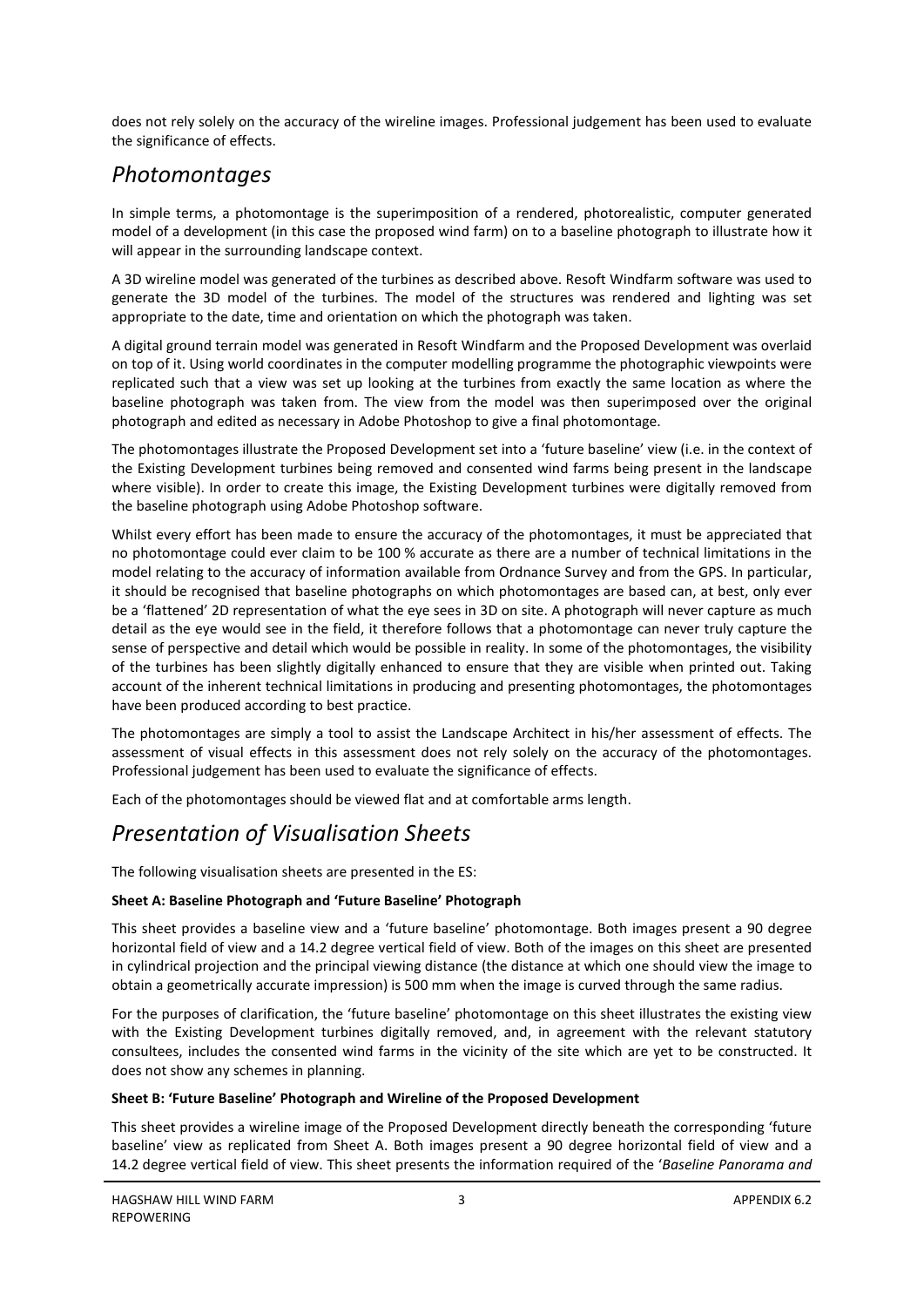*Wireline*' as set out in *Annex C* of the SNH guidance (2017). Both of the images on this sheet are presented in cylindrical projection and the principal viewing distance (the distance at which one should view the image to obtain a geometrically accurate impression) is 500 mm when the image is curved through the same radius.

For the purposes of clarification, the wireline on this sheet illustrates the Proposed Development and other operational, consented and proposed wind farms/turbines. With agreement of the relevant statutory consultees, it also includes the schemes in the vicinity of the site which are at Scoping Stage (Douglas West and the Cumberhead revised tip height proposal). It also shows the Existing Development turbines which are to be replaced, in a separate grey colour, for references purposes, in line with the draft repowering guidance.

#### **Sheet C: Wireline of the Proposed Development**

This sheet provides an enlarged and cropped wireline image of the Proposed Development. The image illustrates a 53.5 degree horizontal field of view and an 18 degree vertical field of view. Whilst it is essentially an enlargement of the wireframe presented in Sheet 1, this wireframe is presented in planar projection. As such the image should be viewed on a flat surface. The principal viewing distance (the distance at which one should view the image to obtain a geometrically accurate impression) is 812.5 mm. This sheet presents the information required of the '*Wireline'* as set out in *Annex C* of the SNH guidance (2017).

For the purposes of clarification, the wireline on this sheet illustrates the Proposed Development and the Existing Development turbines which are to be replaced, in a separate grey colour, for references purposes, in line with the draft repowering guidance.

#### **Sheet D: Photomontage of the Proposed Development**

This sheet provides an enlarged and cropped photomontage of the Proposed Development added into the 'future baseline'. The image illustrates a 53.5 degree horizontal field of view and an 18 degree vertical field of view. It is presented in planar projection, and as such the image should be viewed on a flat surface. The principal viewing distance (the distance at which one should view the image to obtain a geometrically accurate impression) is 812.5 mm. This sheet presents the information required of the '*A1 Panorama*' as set out in *Annex C* of the SNH guidance (2017).

For the purposes of clarification this sheet illustrates the Proposed Development added into the 'future baseline' photomontage where the Existing Development turbines have been digitally removed. In agreement with the relevant statutory consultees, it also includes the consented wind farms in the vicinity of the site which are yet to be constructed. It does not show any schemes in planning or scoping.

## *Limitations of the Visualisations*

*Annex A* of '*Visual Representation of Wind Farms, Version 2.2* (SNH, February 2017) sets out a summary of the key limitations of visualisations and recommends that these are set out for each wind farm application. The following text is therefore reproduced from *Annex A* of the aforementioned SNH guidance (2017):

*'Visualisations of wind farms have a number of limitations which you should be aware of when using them to form a judgement on a wind farm proposal. These include:* 

- *A visualisation can never show exactly what the wind farm will look like in reality due to factors such as: different lighting, weather and seasonal conditions which vary through time and the resolution of the image;*
- *The images provided give a reasonable impression of the scale of the turbines and the distance to the turbines, but can never be 100% accurate;*
- *A static image cannot convey turbine movement, or flicker or reflection from the sun on the turbine blades as they move;*
- *The viewpoints illustrated are representative of views in the area, but cannot represent visibility at all locations;*
- *To form the best impression of the impacts of the wind farm proposal these images are best viewed at the viewpoint location shown;*
- *The images must be printed at the right size to be viewed properly (260mm by 820mm);*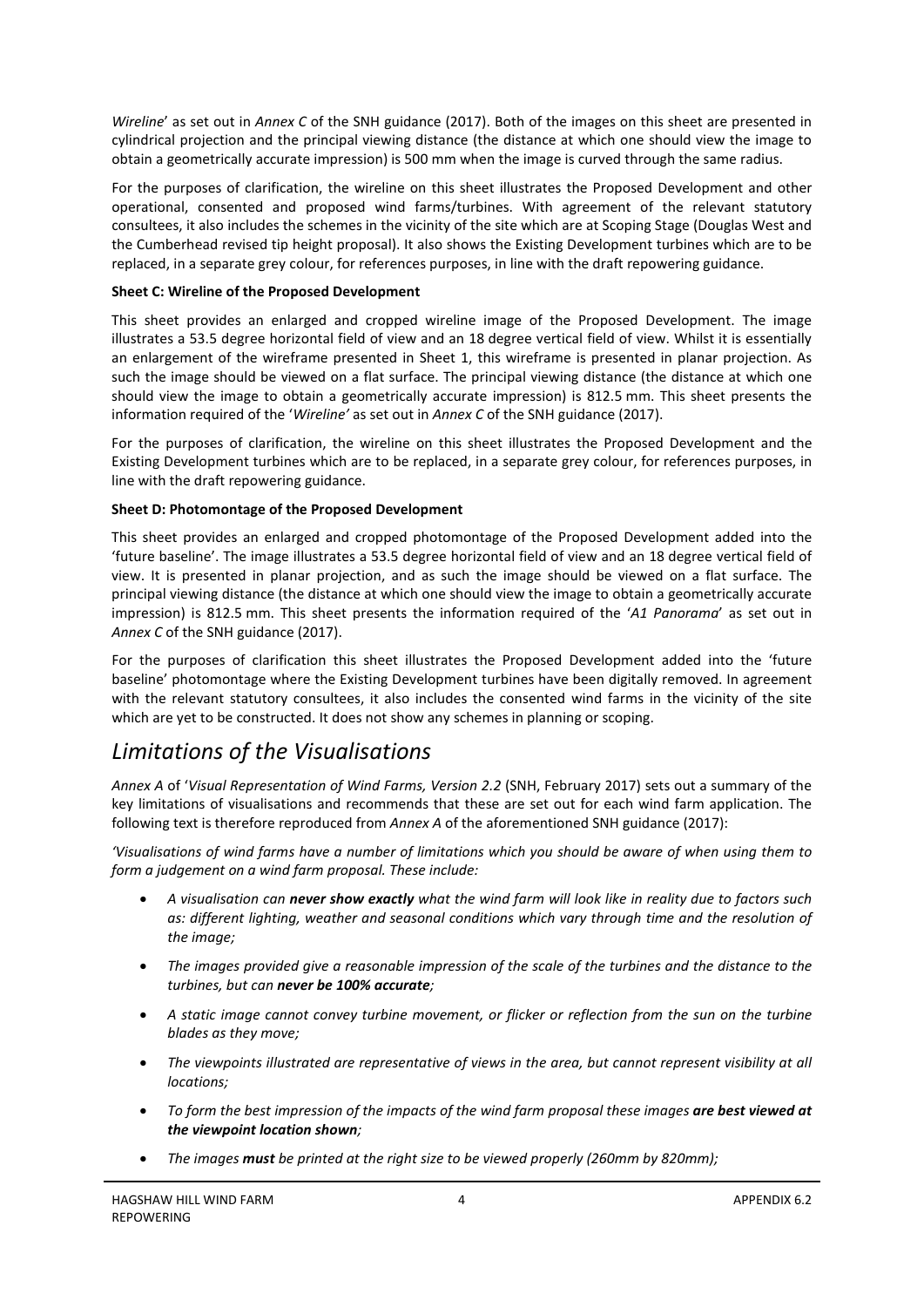- *You should hold the images flat at a comfortable arm's length. If viewing these images on a wall or board at an exhibition, you should stand at arm's length from the image presented to gain the best impression.*
- *It is preferable to view printed images rather than view images on screen. If you do view images on screen you should do so using a normal PC screen with the image enlarged to the full screen height to give a realistic impression. Do not use a tablet or other device with a smaller screen to view the visualisations described in this guidance.*